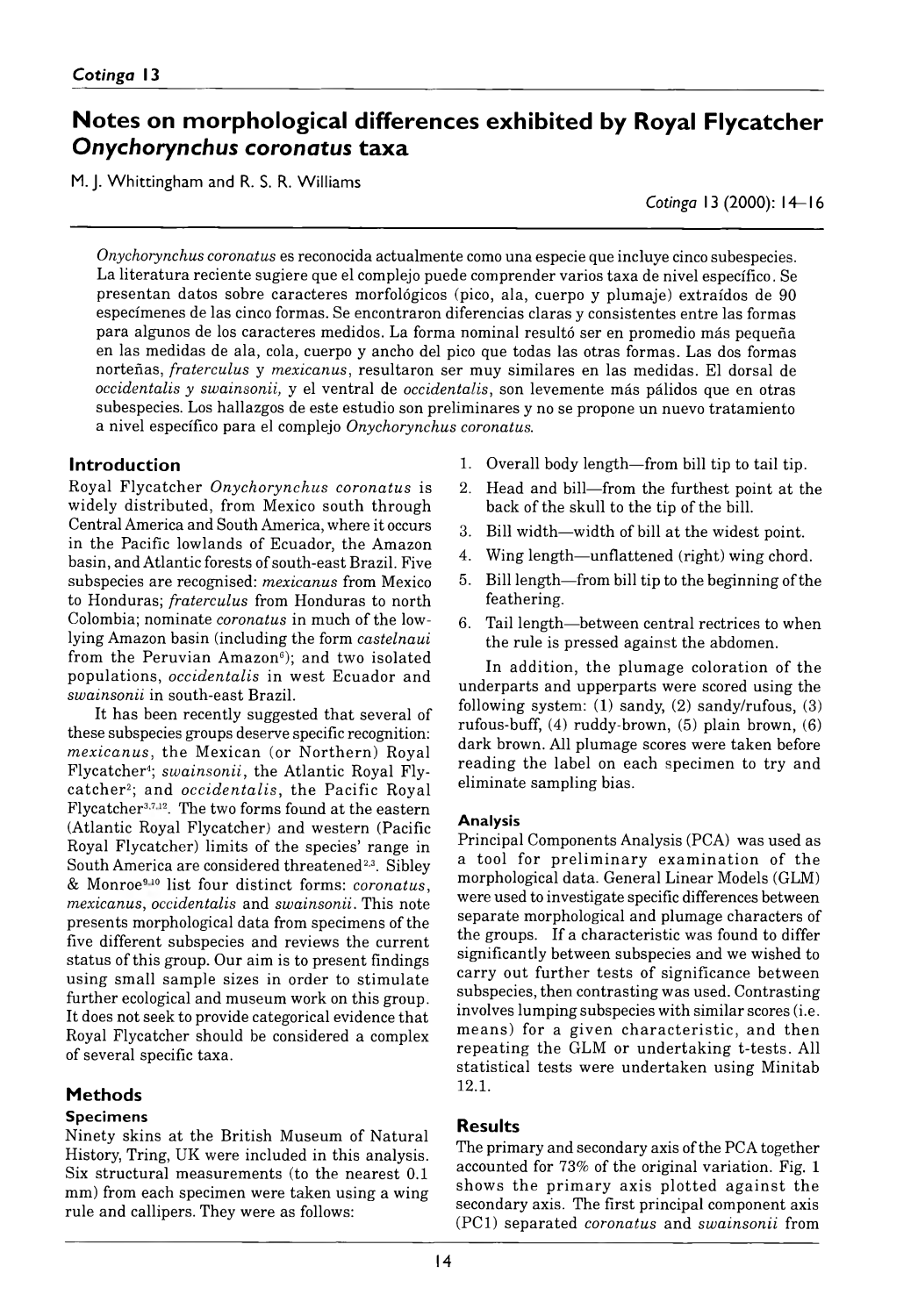*mexicanus* and *fraterculus.* Character loadings (Table 1) suggested that birds from the *coronatus* and *swainsonii* groups (with higher PC1 scores) tended to have smaller body lengths and head and bill measurements than those with lower PC1 scores (i.e. *mexicanus* and *fraterculus*). The second principal- components axis (PC2) provided poor resolution between subspecies but one *swainsonii* — could perhaps be separated from the others on this axis. This suggests that birds with higher PC2 scores tend to have longer bills than those with lower scores (i.e. birds belonging to the *swainsonii* group).

Table 1. Character loadings on principal component axes (PC1 and PC2) for a Principal Component Analysis of six morphological measurements taken from Royal Flycatcher Onychorynchus *coronatus.*

| Variable              | <b>Principal Component Principal Component</b> |         |  |  |
|-----------------------|------------------------------------------------|---------|--|--|
|                       | Axis I                                         | Axis 2  |  |  |
| Body length           | $-0.45 -$                                      | 0.14    |  |  |
| Head and bill         | $-0.45$                                        | $+0.22$ |  |  |
| <b>Bill width</b>     | $-0.37$                                        | $+0.24$ |  |  |
| Wing length           | $-0.41$                                        | $-0.36$ |  |  |
| <b>Bill length</b>    | $-0.35$                                        | $+0.68$ |  |  |
| Tail length           | $-0.41$                                        | $-0.53$ |  |  |
| Eigen value           | 3.52                                           | 0.86    |  |  |
| % variation explained | 58.6                                           | 14.4    |  |  |

Significant differences between the five groups were found when each morphological characteristic was compared separately (Table 2): *coronatus* had smaller measurements for five morphological characteristics (the exception being bill length). The *fraterculus* and *mexicanus* groups tended to be very similar in all measurements. These two groups had larger bill width, and larger bill and wing length than *occidentalis.* They also had larger bodies and longer head and bill measurements than *swainsonii.* Our findings from the PCA were supported by significant differences when comparing subspecies



Figure 1. Plot of first (PC1) and second (PC2) principal components for a Principal Components Analysis of six morphometric measurements from five subspecies of Royal Flycatcher Onychorynchus coronatus.

with smaller body sizes and head and bill measurem ents (*sw ainsonii* and *coronatus*) w ith the remaining subspecies  $(t = 7.11, d.f. = 88, p < 0.001 \&$  $t = 5.55$ ,  $d.f. = 88$ ,  $p < 0.001$  respectively). In addition, the bill length of *swainsonii* was significantly smaller than all the other groups combined (*t* = 18.6,  $d.f. = 88$ ,  $p < 0.001$ ).

Contrasting between groups demonstrated that underpart coloration was significantly darker in *coronatus* and *swainsonii* specimens than in *fraterculus* and *m exicanus.* Birds from the *occidentalis* group were significantly paler than any others (F=50.9, d.f.=2, p<0.001). There were no significant differences for the scores given to the upperparts of *fraterculus*, *coronatus* and *mexicanus*, but all three proved significantly darker than *swainsonii,* which was in turn scored as significantly darker than *occidentalis* (**F**=105.0, d.f.=2, p<0.001).

Table 2. Biometric data (mean ± I S.D.) for the five subspecies. General Linear Models were used to test for differences between groups and, in all cases, Kruskal-Wallis tests yielded results significant to p<0.001. Sample sizes are in parentheses.

|                    | coronatus         | fraterculus       | occidentalis     | mexicanus          | swainsonii       |
|--------------------|-------------------|-------------------|------------------|--------------------|------------------|
|                    | (16)              | (38)              | (5)              | (23)               | (8)              |
| <b>MORPHOLOGY</b>  |                   |                   |                  |                    |                  |
| Body size (mm)     | $143.12 \pm 5.41$ | $160.89 \pm 12.8$ | $163.0 + 14.85$  | $165.87 \pm 10.43$ | 153.88±5.30      |
| Head and bill (mm) | $40.44 + 2.01$    | $43.71 \pm 2.00$  | $43.90 \pm 3.02$ | $45.71 \pm 2.09$   | $41.79 \pm 3.1$  |
| Bill width (mm)    | $8.48 \pm 0.51$   | $9.31 \pm 0.46$   | $8.76 \pm 0.29$  | $9.50 + 0.59$      | $9.39 \pm 0.16$  |
| Wing length (mm)   | $75.19 + 3.47$    | $81.97 + 4.18$    | $78.8 + 2.17$    | $84.57 + 4.27$     | $83.25 + 2.92$   |
| Bill length (mm)   | $17.61 \pm 1.31$  | $21.34 \pm 1.41$  | $18.4 + 2.03$    | $21.05 \pm 1.82$   | $14.79 \pm 0.51$ |
| Tail length (mm)   | $60.57 \pm 4.11$  | $68.00 + 4.83$    | 75.00 ± 6.29     | $71.05 + 4.66$     | $70.25 \pm 3.99$ |
| <b>COLORATION</b>  |                   |                   |                  |                    |                  |
| Underparts         | $1.59 \pm 0.27$   | $1.03 \pm 0.16$   | $0.70 + 0.27$    | $1.07 + 0.23$      | $1.56 \pm 0.42$  |
| <b>Upperparts</b>  | $3.97 \pm 0.13$   | $3.70 \pm 0.27$   | $2.10+0.22$      | $3.65 \pm 0.32$    | $2.88 + 0.23$    |
|                    |                   |                   |                  |                    |                  |